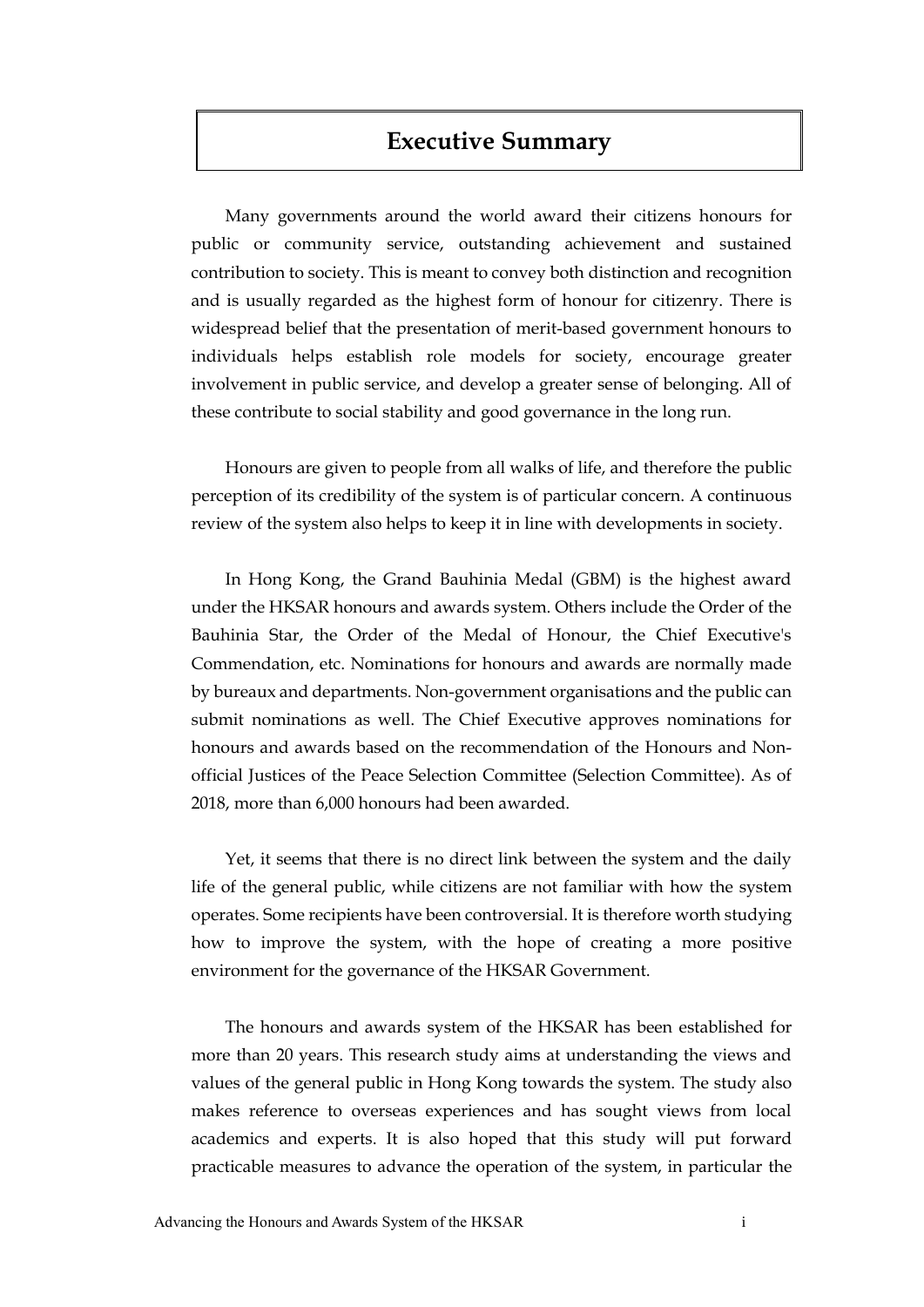opportunities for public participation and the improvement of public confidence in the system.

In conducting this research, data was collected through related overseas literature reviews, an on-site survey of 522 Hong Kong-based citizens in March 2019, and exclusive research interviews with four academics and experts, as well as one awardee throughout February and March 2019.

## **Main Discussion**

**1. The honours and awards system of the HKSAR has been established for more than 20 years, with respondents holding a positive attitude on its values. The Government and all sectors of society should work together to protect and strengthen the prestige and significance of the system.**

This research study showed that an overwhelming majority (95.2%) of the 522 respondents considered it an important issue for a government to award people with honours for their contribution to society. Another high percentage (91.0%) admitted that they would be proud if they were given an honour from the government. A significant percentage (79.5%) revealed that a credible honours and awards system would enhance their support of the HKSAR Government.

Over the past 20+ years, more than 6,000 honours had been awarded. During an exclusive interview, an expert said that the aggregated contribution made by the awardees was priceless, and the influence of it on society could not be calculated purely in terms of economic benefits.

The respondents appreciated the values of the system. The Government and all sectors of society should work together to protect and strengthen the prestige and significance of it.

**2. Honours are awarded to eligible people from all walks of life, and therefore it is intrinsically a matter of public importance. The**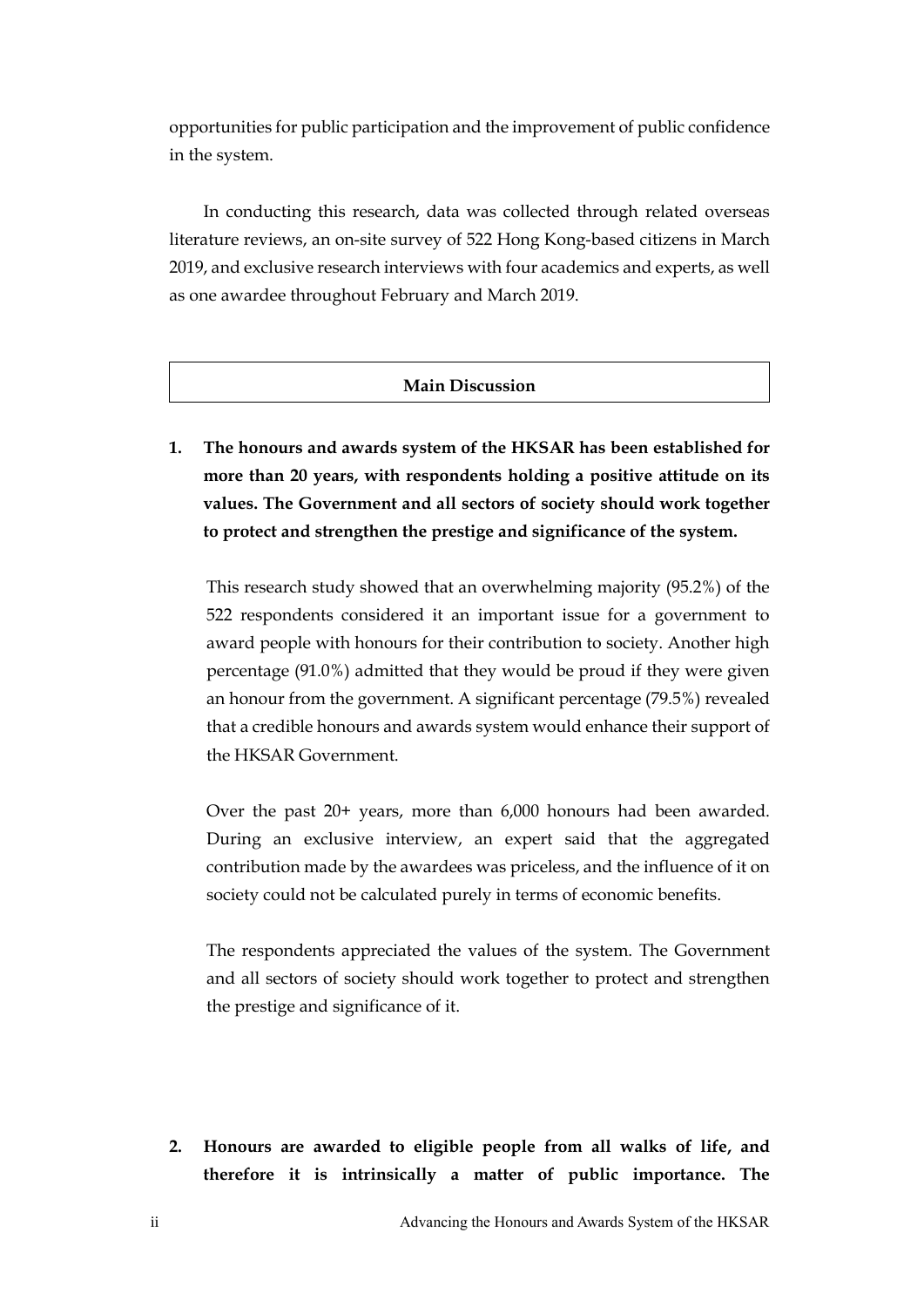**Government should pay attention to the public's perceptions of the recipients. Securing the trust and/or support of the public is key for the success of the system.**

Of the 369 respondents who have heard of the honours and awards system of the HKSAR, 58% (57.6%) said those receiving honours from the Government deserved the honours. 37% (37.1%), however, said recipients did not live up to their titles.

People have their own views regarding who should be awarded or not. During an exclusive interview, an expert said that very often the honours list involved subjectivity, which made controversy over the list inevitable. Worse still, the general public did not have a deep understanding about the fields of the awardees. These indicate some of the reasons why the general public have reservations when it comes to evaluating whether the awardees deserved their honours.

The basic rationale for the establishment of an honours system is to provide recognition of the contribution to society by members of the public. The Government should therefore pay attention to the perceptions of the public regarding the awardees, and the key for the success of the system is securing the trust and/or support of the public.

**3. There are two major drawbacks regarding public participation in the honours system. Ensuring the public's involvement with, and accessibility to, the system would be a way to advance the honours and awards system of the HKSAR.**

Many governments around the world emphasize public participation in the honours system, and measures were introduced to help and encourage citizens to make nominations.

In Hong Kong, any person could be the nominator or the nominee. To make a nomination, there is no need for a nominator to complete a nomination form. Also, there is no restriction on the structure or presentation of the nomination letter. Without clear guidelines or a nomination form, it is not easy for an ordinary citizen to prepare or write a nomination letter. This might impede the motivation of the general public to make a nomination.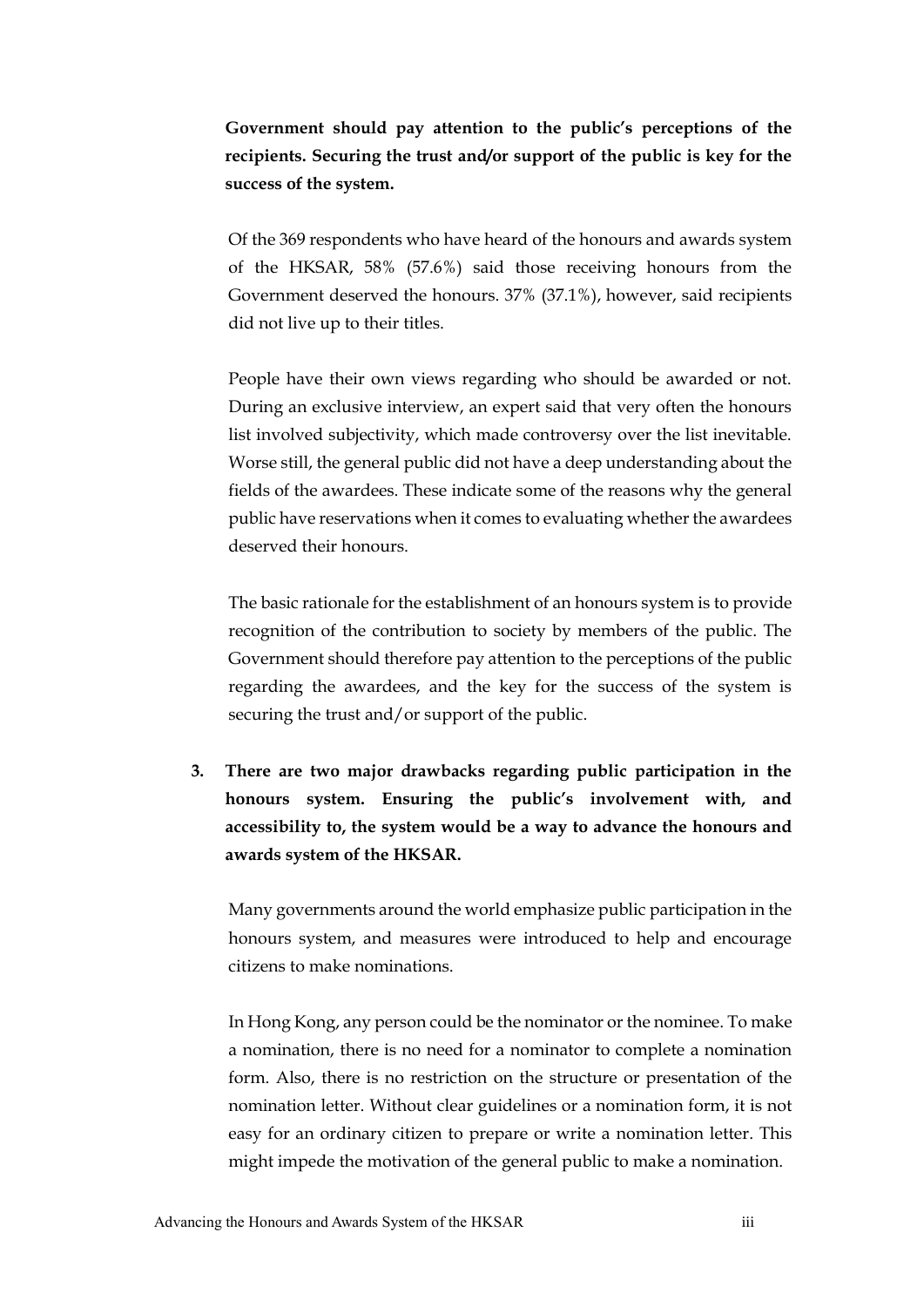In addition, people who make contributions but have a low profile, or a small personal network are not going to be easily known or identified by the public. While they might have touching life stories, their chance of being nominated will be limited.

It is worth making the effort to ensure public accessibility to the system, and improving the opportunities of being nominated for those who make contributions but stay un-known in the community.

**4. The Selection Committee plays an important role in considering the nomination and the award class. There is room for improvement in the composition and the replacement of its members.** 

Experience from overseas show that there are representatives of the community involved in specialist committees (like arts and media or sport). The committees examine nominations from the public, government departments and others before the lists are sent to the upper tier for further consideration.

In Hong Kong, the former "Honours Committee" considered nominations and made recommendations for honours or awards to individuals. For the current Selection Committee<sup>1</sup>, one of its terms of reference is to consider nominations and make recommendations to the Chief Executive for honours and awards. Two Sub-committees assist the Selection Committee. They are: the Minor Honours Sub-committee (Civil Servants); the Minor Honours Sub-committee (General Public).

This research study noted that six of the eight non-official members of the Selection Committee have been serving the Committee for six consecutive years. Given the "6-6 Rules" guideline<sup>2</sup>, this study is concerned about the appointment of the non-official members for the new term. It is necessary

<u>.</u>

<sup>1</sup> The Government in December 2013 announced the establishment of the Honours and Nonofficial Justices of the Peace Selection Committee, which was tasked to consider nominations for various honours as well as for appointments as Non-official Justices of the Peace (JPs) and make recommendations to the Chief Executive. It replaced the Honours Committee and the Non-official JPs Selection Committee.

<sup>2</sup> The "6-6 Rules" implies that each person appointed to the advisory and statutory bodies (ASBs) should not hold more than six such public offices at any one time and should not serve on a body in the same capacity for more than six years.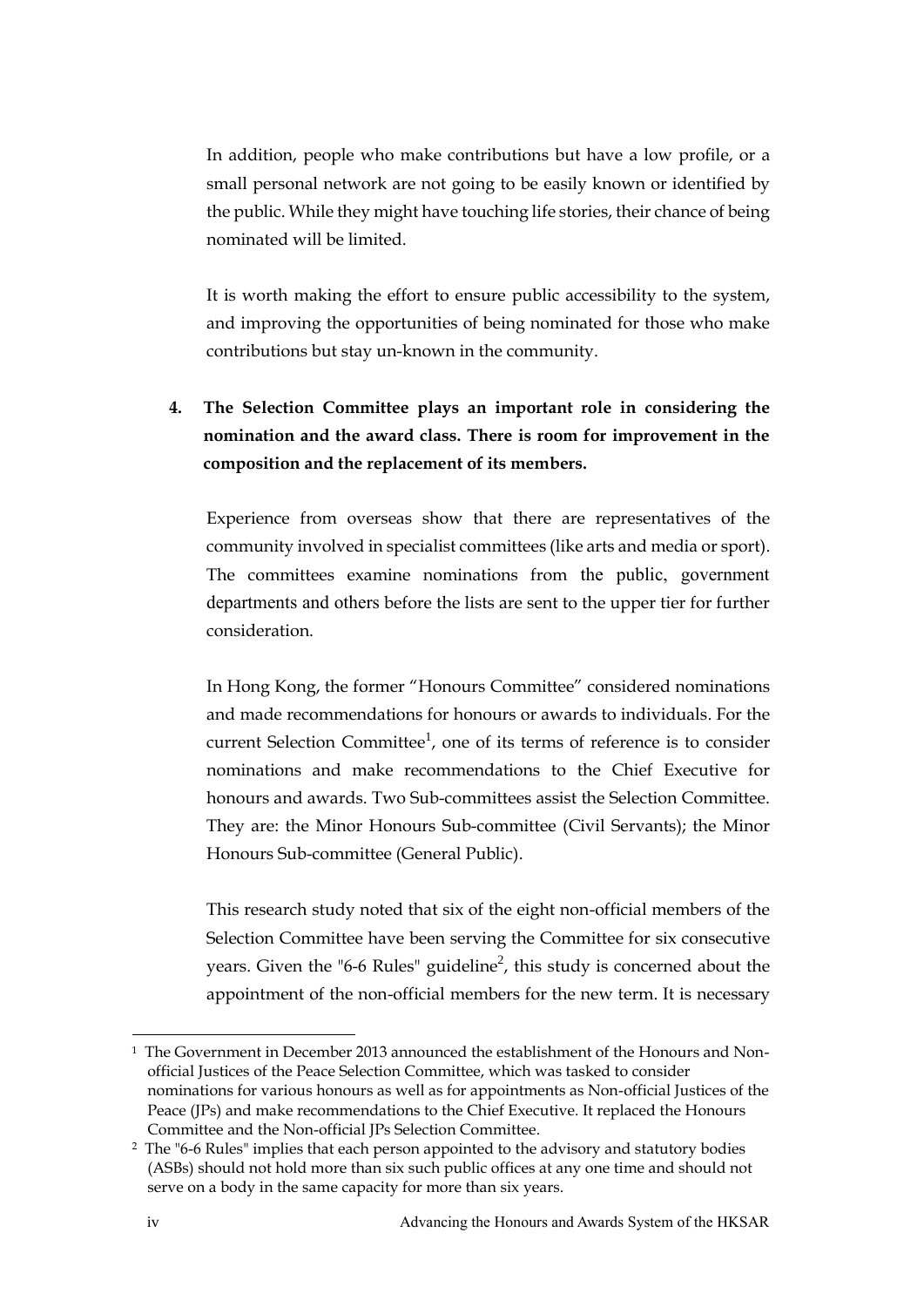to balance continuity while bringing in new members.

For the Minor Honours Sub-committee (General Public), currently all of its members are made up of government officials. Without representatives from the general public, it inevitably raises worries about if the nominations submitted by the public be able to receive well attention or consideration in the Sub-committee. There is a pressing need to enrich the composition of the members to expand the perspective of the Sub-committee.

**5. Hong Kong is a diverse society. Each sector has people with outstanding and excellent achievement. It is worth studying how to reflect the characteristic diversity of the city in the honour lists amidst a complicated and ever-changing environment.** 

Asked about which part of the honours and awards system of the HKSAR that they most admired, two-thirds (66.7%) of those who have heard of the system, referred to any person has a chance to be awarded regardless of his or her background.

However, based on the citations of the award recipients of the Order of the Grand Bauhinia, Order of the Bauhinia Star (Gold, Silver, Bronze), and Order of the Medal of Honour, this research study noted that many were awarded for taking-up government offices, or were related to their official positions. Academics in the exclusive interviews part of this research queried the need to give such awards (As providing good quality service and maintaining effective governance was the obligation and responsibility of officials). They also worried that the fairness of the system might be damaged if this kind of award becomes a usual practice.

In addition, some respondents (10.5%) of the survey revealed that from their point of view, the system's credibility would be hampered if there were widespread speculation that an award was granted as merely a political favour.

Since Hong Kong is a diverse society, it could negatively impact the credibility of the system if the public has the impression that there is a close linkage between the award and the officials' positions or political favour. It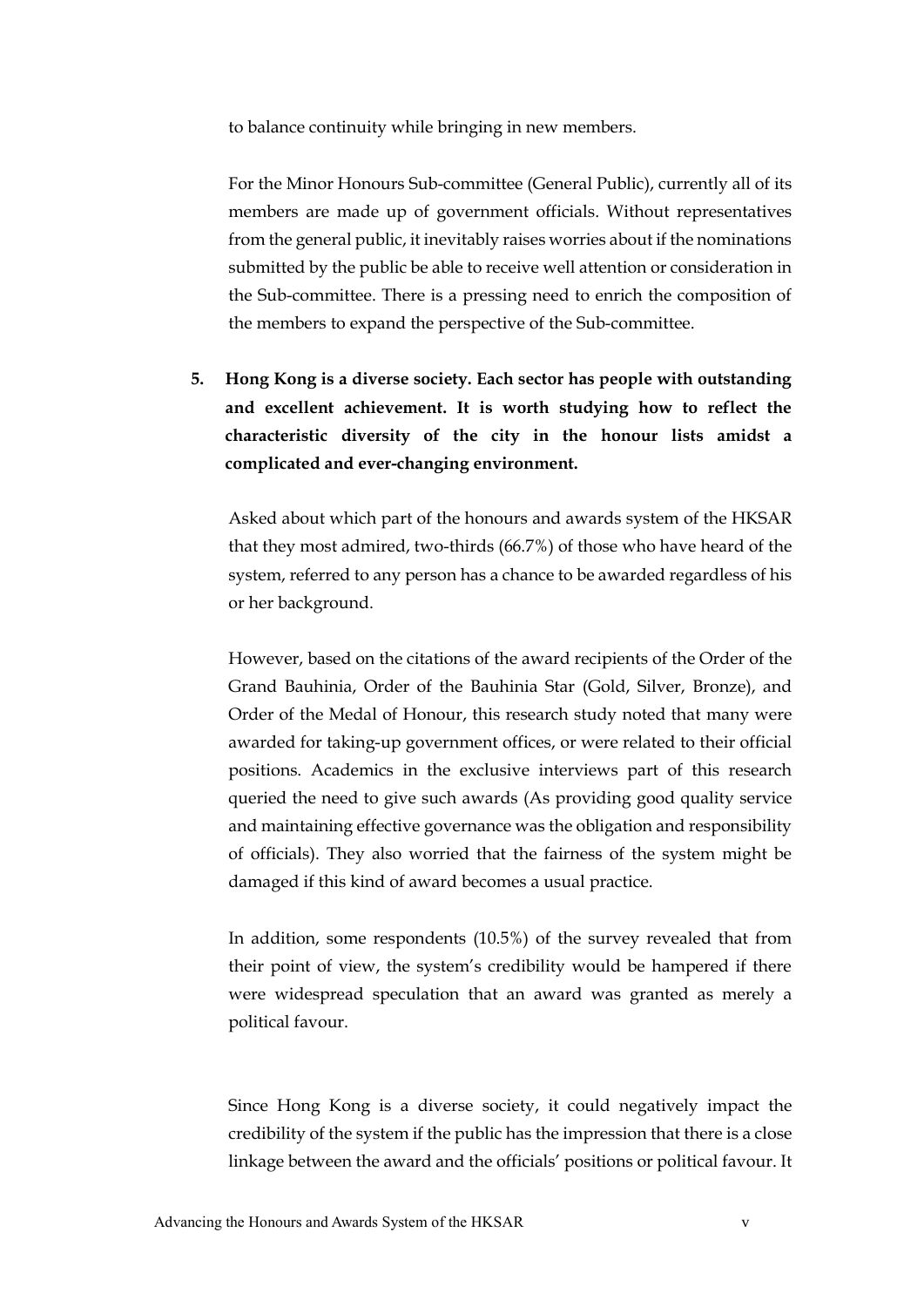is worth studying how to reflect the diversity of the city in the honour lists given the city's complicated and ever-changing environment.

**6. Sufficient information and continuous promotional work can help people fairly evaluate the system. The HKSAR Government has the responsibility to help the public develop a basic knowledge or understanding of the system.**

This research study noted that 40% (39.3%) of the respondents considered the lack of public knowledge is the biggest inadequacy of the system, while 27% (27.1%) referred to the non-comprehensiveness of the information. Yet more than 75% (75.5%) expressed interest in knowing more about the honours' recipients.

Information collected by this study via enquiry to the relevant department of the Government, noted that the only statistics related to the HKSAR's honours and awards system that the Government has gathered, was the number of honours awarded since its inception in 1997. Enquiries about programmes or activities educating the public about the system were not answered before the deadline of this research report.

The HKSAR Government has a clear duty to help the public become familiar with the system. This could enable people to constructively and fairly evaluate the system and minimize unnecessary speculation.

## **Recommendations**

The intended aim of this study is to put forward possible measures that could advance the operation of the system, in particular its openness and accessibility by the public, with the hope of creating a more encouraging environment for the governance of the HKSAR. With the findings and discussions above, this study proposes the following recommendations:

**1. Provide nomination forms and nomination guidelines to assist the public nominating a person worthy of an award in a more convenient and practical way.**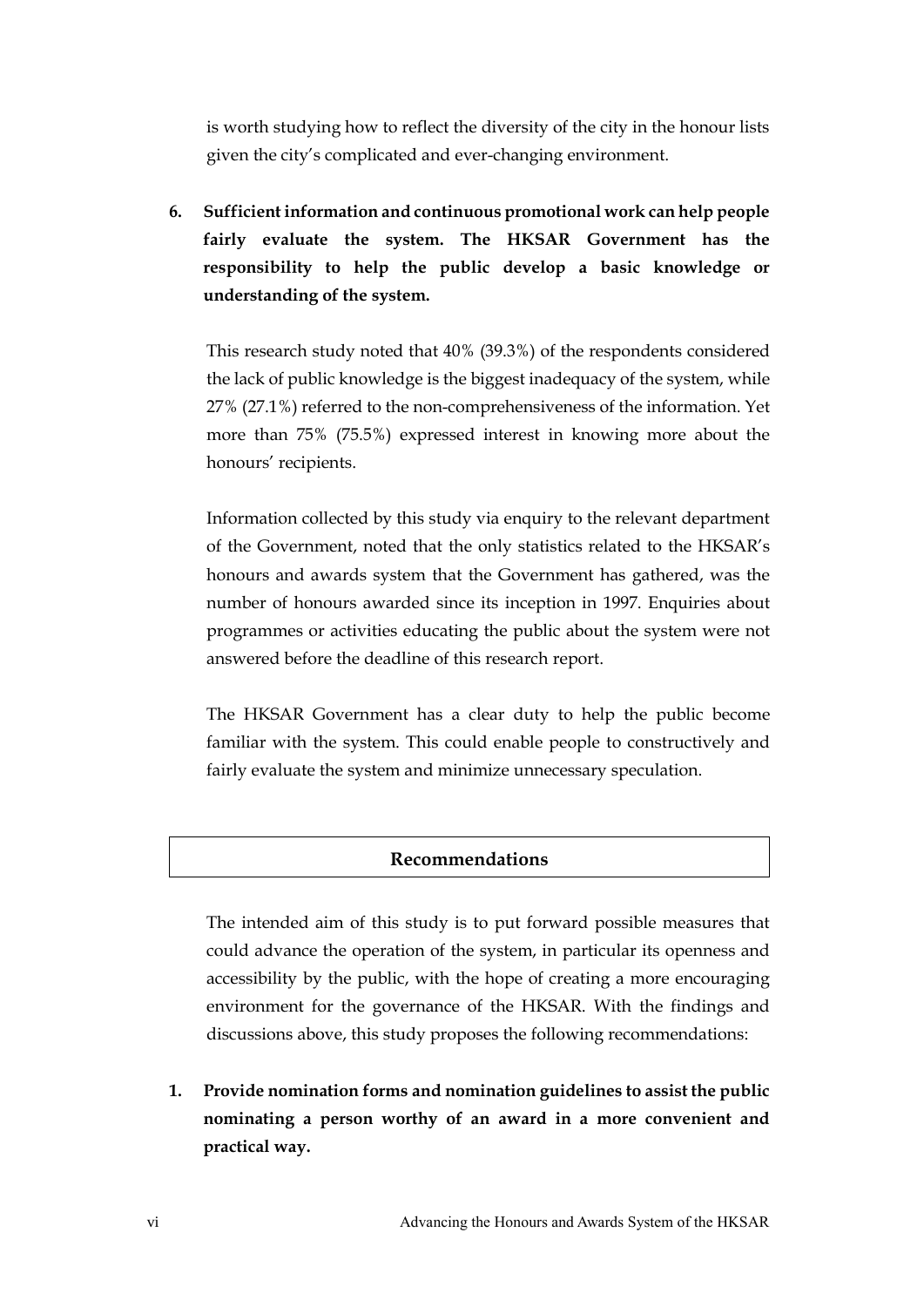With reference to overseas experience, we recommend the Government provide nomination forms with clear nomination guidelines. This could assist the public to nominate people more conveniently and practically. In turn this would also increase the chance of nominating those who lack a large network but significantly contribute to the community.

**2. Enrich the diversity of the Minor Honours Sub-committee (General Public) by adding ordinary members of the public from different fields to make the selection work more representative.** 

The Minor Honours Sub-committee (General Public) is one of the two subcommittees in assisting the Selection Committee. Yet its members are government officials. With reference to overseas experience, we recommend the Government appoint members of the public from different fields to the Sub-committee. This could enable the Sub-committee to have a more balanced and independent perspective and make the selections more representative.

## **3. Improve the transparency of the honours and awards system.**

Sufficient and accurate information could help improve the public's support of the system. This is also a basic measure for improving the transparency of any system. The Government should:

- 3.1 Start collecting all relevant statistics as early as possible with an analytical base and regularly publish the data to the public.
- 3.2 Implement a continuous program of public education to help citizens understand the meaning of the awards, the operations of the system, the criteria for being nominated, etc.
- **4. Deepen the influence of the recipients through their life stories or experiences for inspiration. This could become part of a documentary and help develop a set of human values with Hong Kong characters.**